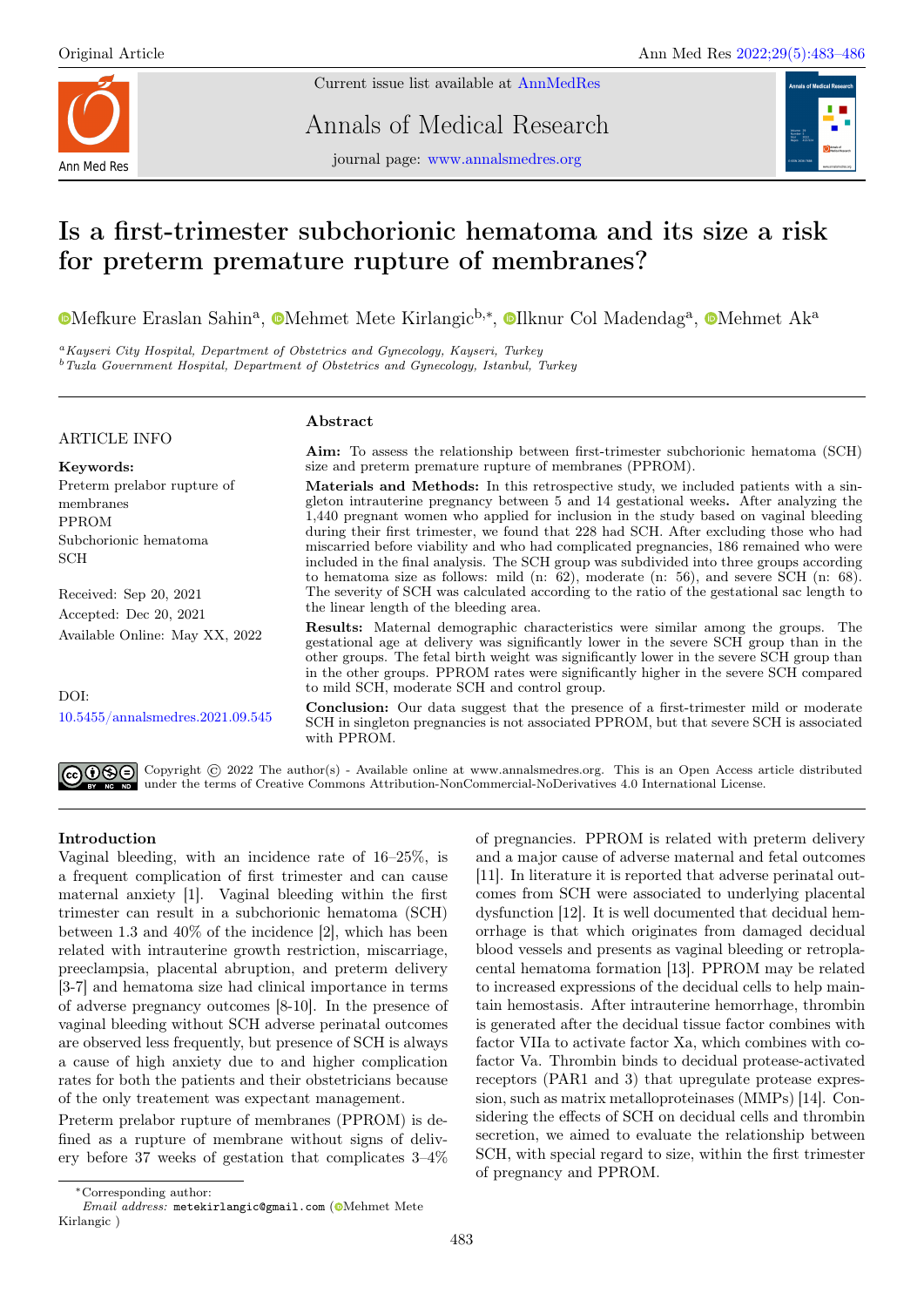

Figure 1. Study population

## Materials and Methods

This retrospective cohort study was conducted at Kayseri City Hospital and approved by the Erciyes University Ethics Commitee (approved number:2019/726) Ethics Committee and in accordance with the Declaration of Helsinki. Informed consent form was not obtained because it was a retrospective study.

#### Study population

The 1,440 pregnant women who applied for inclusion in the study were complicated with vaginal bleeding within the first trimester and visited the urgent obstetrics clinic between January 2010 and January 2021. The inclusion criteria were those patients who were at least 18 years old, singleton pregnancy and between 5 and 14 weeks of gestation. An intrauterine pregnancy was determined that showed an intrauterine gestation sac with or without a visible embryo and heart beat. SCH on the ultrasound was a retroplacental, hypoechoic region that was determined by an obstetric sonologist. The exclusion criteria were as follows: multiple pregnancies, patient's  $\geq 40$  years old, the presence of fetal chromosomal or congenital anomalies, miscarriage before viability (24 weeks'gestation), cervical cerclage or uterine anomaly, gestational diabetes mellitus, polyhydramnios, macrosomia, preeclampsia, placenta previa, or placental invasion anomalies during pregnancy followup.

After analyzing the 1,440 pregnant women we found that 228 of them had SCH. After excluded complicated pregnancies 186 patients were included in the final analysis. The SCH group was subdivided into three groups according to hematoma size as follows: mild (n: 62), moderate (n: 56), and severe SCH (n: 68). During the period of the study, 980 healthy pregnant women who didn't complicated with vaginal bleeding and SCH in the first trimester, meet the inclusion exclusion criteria and whose delivery data were accessed were included as the control group.

Figure 1 provides a flow chart of the study population. Maternal age, body mass index (BMI), nuliparity, ethnicity, gestational age at ultrasound evaluation, history of recorded. PPROM defined as a spontaneous membrane rupture before 37 weeks' gestation [8]. Fetal viability is the gestational age  $\geq 24$  weeks or ultrasonographic fetal weight ≥500g. SCH severity was calculated according to the ratio of the gestational sac length to the linear length withinthe bleeding area, as previously reported in the literature. This ratio was classified as mild if it was  $< 20\%$ , moderateif between 20 and 50%, and severe if  $>$  50% [7]. Statistical analyses The data were analyzed in SPSS 22.0 program. The dis-

previous cesarean sections, spontaneous abortion, dilation and curettage (D&C), and preterm delivery were recorded. In addition, the delivery outcomes, such as gestational age at delivery, fetal birth weight, male newborn, spontaneous vaginal delivery rates and the presence of PPROM were

tribution of the data was evaluated with the Kolmogorov-Smirnov test. Descriptive statistics are shown as numbers, percentages, mean, standard deviation, minimum and maximum values in data that are in accordance with normal distribution, and median and interquartile range (IQR) values in those that do not comply with normal distribution. Pearson Chi Square test was used for categorical variables. One Way Anova and Kruskal Wallis tests were used to evaluate the relationship between independent groups in continuous variables.  $p < 0.05$  was accepted for statistical significance.

# Results

Table 1 illustrated a comparison of maternal demographic characteristics among the groups. Maternal age, BMI  $(kg/m2)$ , nuliparity, ethnicity, mean gestational age at ultrasound evaluation, previous D&C, previous cesarean section rates, history of spontaneous abortion, and previous preterm delivery rates were similar among the groups. (p: 0.740, p: 0.280, p: 0.910, p: 0.640, p: 0.440, p: 0.930, p: 0.470, p: 0.980 and p: 0.960 respectively.)

Table 2 provides a comparison of delivery characteristics and perinatal outcomes among the groups. Vaginal delivery rates, male newborns and Apgar score < 7 at 5 min were similar among the groups (p: 0.780, p: 0.670 and p: 0.950 respectively). The gestational ages at delivery were significantly lower in the severe SCH group than in the other groups (p: 0.001). Fetal birth weights were significantly lower in the severe SCH group than in the other groups ( $p < 0.001$ ). PPROM rates were significantly higher in the severe SCH group than in the other groups  $(p < 0.001)$ .

#### Discussion

First-trimester bleeding during pregnancy can be complicated with SCH and is always a cause of high anxiety for both the patients and their obstetricians because of the only treatement was expectant management. Our results indicated that the presence of a first-trimester mild or moderate SCH was not associated with PPROM, but that severe SCH was related with PPROM. This finding is critical to help counsel patients because of significant concerns among the expectant parents.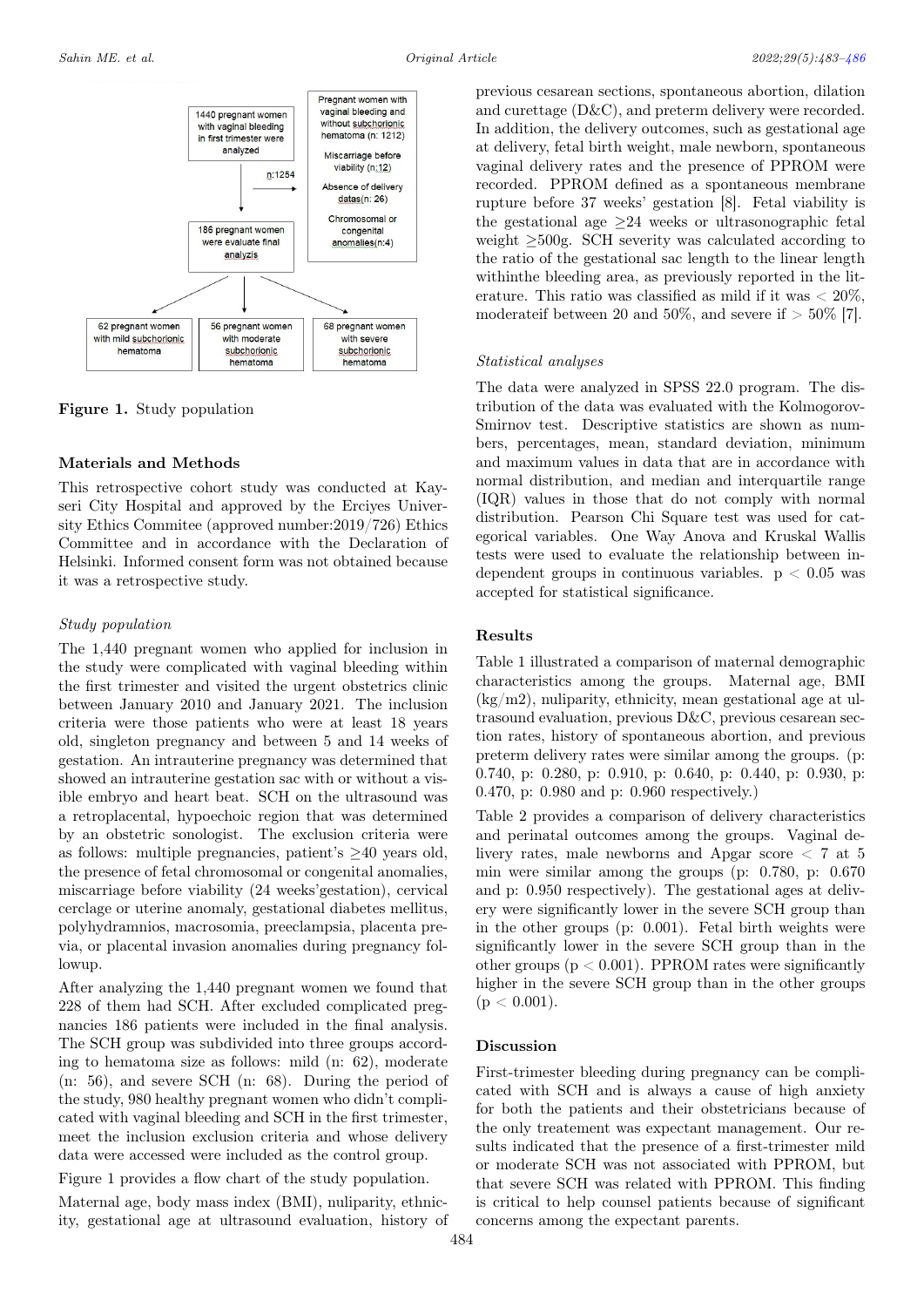|  |  |  | Table 1. Comparision of maternal demographic characteristics among groups. |
|--|--|--|----------------------------------------------------------------------------|
|  |  |  |                                                                            |

|                                                      | Mild SCH $(n = 62)$ | Moderate SCH $(n = 56)$ | Severe SCH $(n = 68)$ | Control ( $n = 980$ ) | P value |
|------------------------------------------------------|---------------------|-------------------------|-----------------------|-----------------------|---------|
| Maternal age (years)                                 | $27.2 \pm 3.0$      | $27.1 \pm 2.8$          | $27.5 \pm 3.6$        | $27.0 \pm 3.3$        | 0.740   |
| $BMl$ (kg/m2)                                        | $25.2 \pm 2.0$      | $26.3 \pm 2.1$          | $25.8 \pm 1.9$        | $25.9 \pm 1.7$        | 0.280   |
| Nuliparity $(n\%)$                                   | 13(20.9)            | 13(23.2)                | 14(20.5)              | 223(22.7)             | 0.910   |
| Etnicity Caucasian (n%)                              | 53 (85.4)           | 50(89.2)                | 58 (85.2)             | 847 (86.4)            | 0.640   |
| Gestational age at ultrasound<br>examination (weeks) | $9(7-10)$           | $9(7-11)$               | $9(7-11)$             | $9(7-11)$             | 0.440   |
| Previous dilation and curettage<br>$(D&C)$ (n%)      | 4(6.4)              | 3(5.3)                  | 4(5.8)                | 50(5.1)               | 0.930   |
| Previous cesarian section (n%)                       | 16(25.8)            | 14(25.0)                | 18(26.4)              | 261(26.6)             | 0.470   |
| Previous spontaneous abortation<br>$(n\%)$           | 6(9.6)              | 5(8.9)                  | 7(10.2)               | 89(9.1)               | 0.980   |
| Previous preterm delivery (n%)                       | 3(4.8)              | 3(5.3)                  | 4(5.8)                | 44 (4.4)              | 0.960   |

Note: SCH, subchorionic hematoma, BMI, body mass index. Values are expressed as the mean ± standard deviation or n%

Table 2. Delivery characteristics and perinatal outcomes by group.

<span id="page-2-0"></span>

|                                     | Mild SCH $(n = 62)$    | Moderate SCH $(n = 56)$ | Severe SCH $(n = 68)$ | Control ( $n = 980$ ) | P value     |
|-------------------------------------|------------------------|-------------------------|-----------------------|-----------------------|-------------|
| Gestational age at delivery (weeks) | 39 $(38-40)^a$         | 38 $(38-40)^{a}$        | 37 $(35-38)^{b}$      | 39 $(38-40)^{a}$      | ${}< 0.001$ |
| Vaginal deliveryrates (n%)          | 38(61.2)               | 35(62.5)                | 41(60.2)              | 610(62.2)             | 0.780       |
| Male newborns (n%)                  | 34 (54.8)              | 31(55.3)                | 38(55.8)              | 208(55.9)             | 0.670       |
| Birth weight $(g)$                  | $3150 \pm 350^{\circ}$ | $3200 \pm 370^{\circ}$  | $2850 \pm 280^b$      | $3210 \pm 310^a$      | ${}< 0.001$ |
| Apgar score $<$ 7 at 5 min (n%)     | 2(3.2)                 | 1(1.78)                 | 2(2.8)                | 8(0.8)                | 0.950       |
| PPROM $(n%)$                        | 4 $(6.4)^a$            | 4 (7.1) $^a$            | 13 $(19.1)^{b}$       | 19 $(1.9)^a$          | ${}< 0.001$ |

Notes: SCH, subchorionic hematoma; PPROM, preterm prelabour rupture of membranes. Values are expressed as the mean ± standard deviation or n%. Different super scripts means statistically difference.

SCH is resulted from acollection of blood between the chorion and the underlying decidua. Although it is frequently diagnosed by ultrasound during the first trimester and because of its association with adverse pregnancy outcomes, SCH etiology and pathogenesis remain unclear. There are conflicting results in the literature on SCH and its adverse perinatal outcomes. Although previous studies have found increased rates of preterm delivery, PPROM, placental abruption and stillbirth [3-7], more recent studies have suggested that there is no association between SCH and adverse pregnancy outcomes [15, 16]. Naert et al. [15] have suggested that neither a first-trimester SCH nor hematoma size in singleton pregnancies is associated with adverse pregnancy outcomes. In addition, they found that most of these SCH resolved themselves by the second trimester. Another study has shown that first-trimester SCH is not related with pregnancy loss at  $\langle 20 \text{ weeks}$ 'gestation [16].

Despite these conflicting results, we found that firsttrimester mild or moderate SCH was not associated with PPROM, but that severe SCH was associated with PPROM. These results could be based on decidual damage severity and, more importantly, the inflammatory process in the absence of infection [17]. The inflammatory process is common after abruption without infection [17]. Proteomic studies have provided evidence that innate immunity is activated by these proteases and free hemoglobin chains and a mechanism is created by which the inflammatory process is reinforced, which leads to PPROM and preterm delivery. In addition, thrombin induces interleukin-8 in decidual cells, which accounts for infiltration of densely populated neutrophils in abruptionassociated PPROM without infection [18]. The interactive effects of thrombin-enhanced MMPs and the neutrophilderived proteases degrade the extracellular matrix of the fetal membrane, often resulting in PPROM. Decidual hemorrhage generates large quantities of thrombin. One study has observed that a small amount of thrombin produced during coagulation increases the frequency, intensity, and tone of myometrial contractions, an effect that is suppressed by thrombin inhibitors in the blood [19]. The main effect of thrombin generated by decidual hemorrhage is to maintain hemostasis, not stimulate uterine contractions [20]. One study has noted that thrombin activation as measured by serum thrombin–antithrombin complex levels (TAT) was observed in women with preterm labor and in asymptomatic women who subsequently delivered preterm  $|21|$ .

There were some clinic importance and limitations to our study. First, our study comprised detailed clinical information, large sample size, and a low percentage of patients lost to followup. Second, the analysis of SCH size provided important clinic information to our study. Third, we evaluated all patients with SCH and didn't restrict our study population to only patients with vaginal bleeding. Our control group was recruited from the general population of pregnant women who were undergoing a first-trimester sonogram.

We are aware that the study has some limitations. Retrospective design and single center experiences which is a